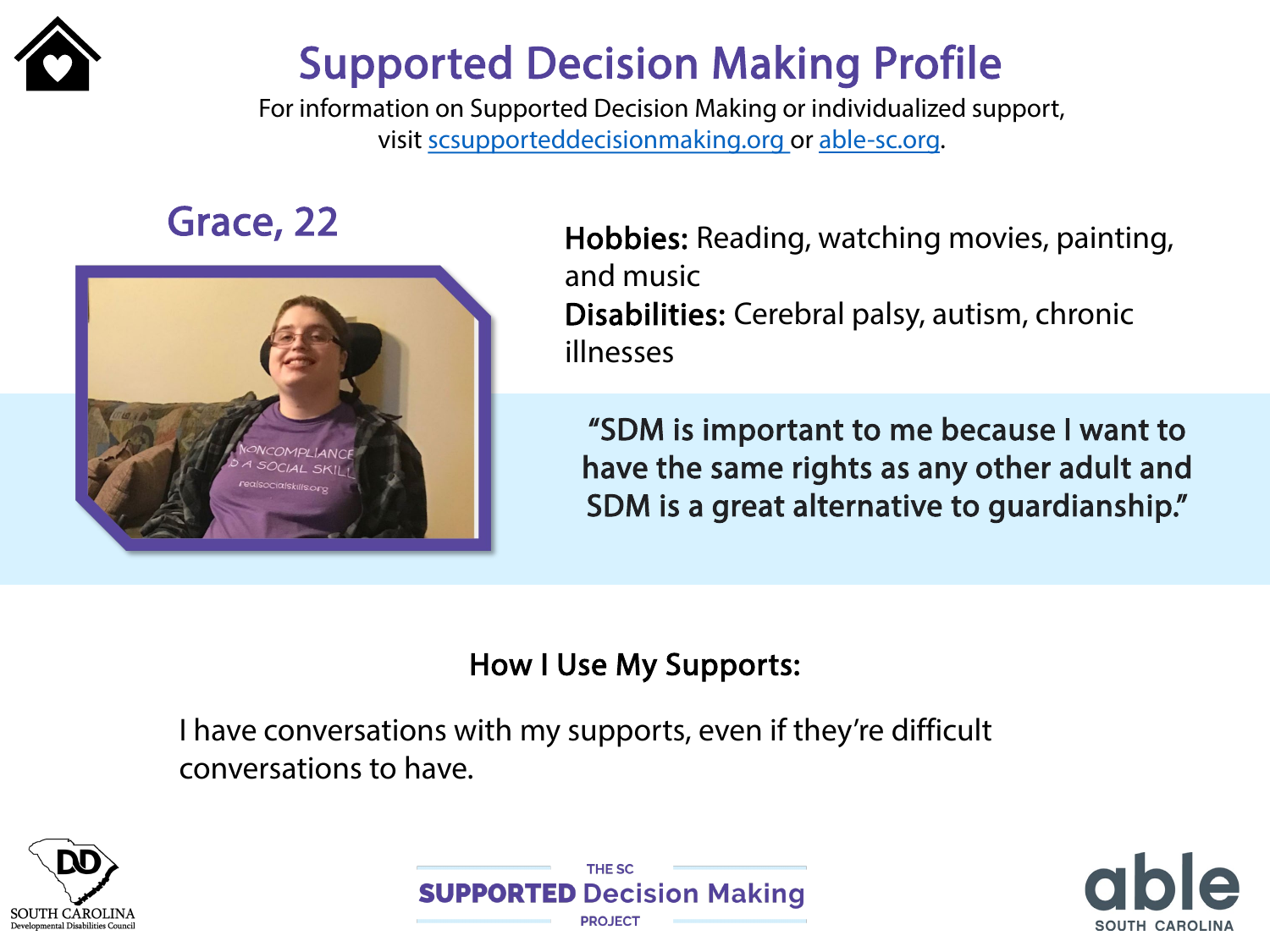# Financial Supported Decision Making Profile

For information on Supported Decision Making or individualized support, visit [scsupporteddecisionmaking.org](http://scsupporteddecisionmaking.org/) or [able-sc.org](https://www.able-sc.org/).



Grace, 22 Hobbies: Reading, watching movies, painting, and music Disabilities: Cerebral palsy, autism, chronic illnesses

> "I don't have a lot of money so when I spend money I want to make sure I am doing so wisely."

### How I Use My Supports:

I get support from family, friends, my romantic partner as well as teachers, professors, medical professionals, and Able SC when making financial decisions.





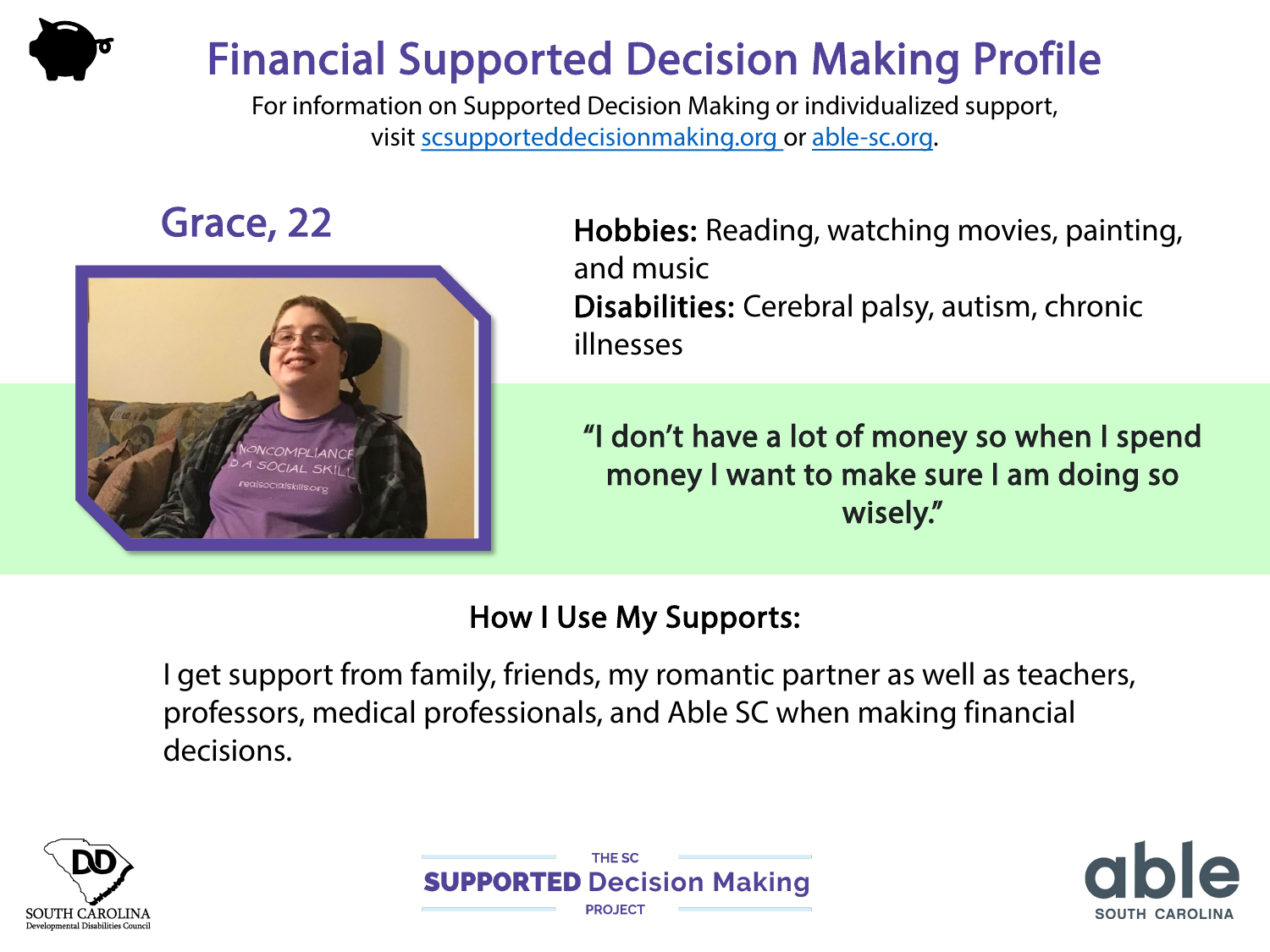

# Healthcare Supported Decision Making Profile

For information on Supported Decision Making or individualized support, visit [scsupporteddecisionmaking.org](http://scsupporteddecisionmaking.org/) or [able-sc.org.](https://www.able-sc.org/)



Grace, 22 **Hobbies:** Reading, watching movies, painting, and music Disabilities: Cerebral palsy, autism, chronic illnesses

> "I mostly make my own medical decisions, but I have my father as my next of kin... He knows all of my wishes, including my wishes for end-of-life care... You never know what's going to happen, so it's good to be prepared."

- I have my father as my next of kin with medical power of attorney in case decisions need to be made for my care when I am in a situation where I can't make them myself.
- I also use my doctors and nurses as a reliable source for making my medical decisions.





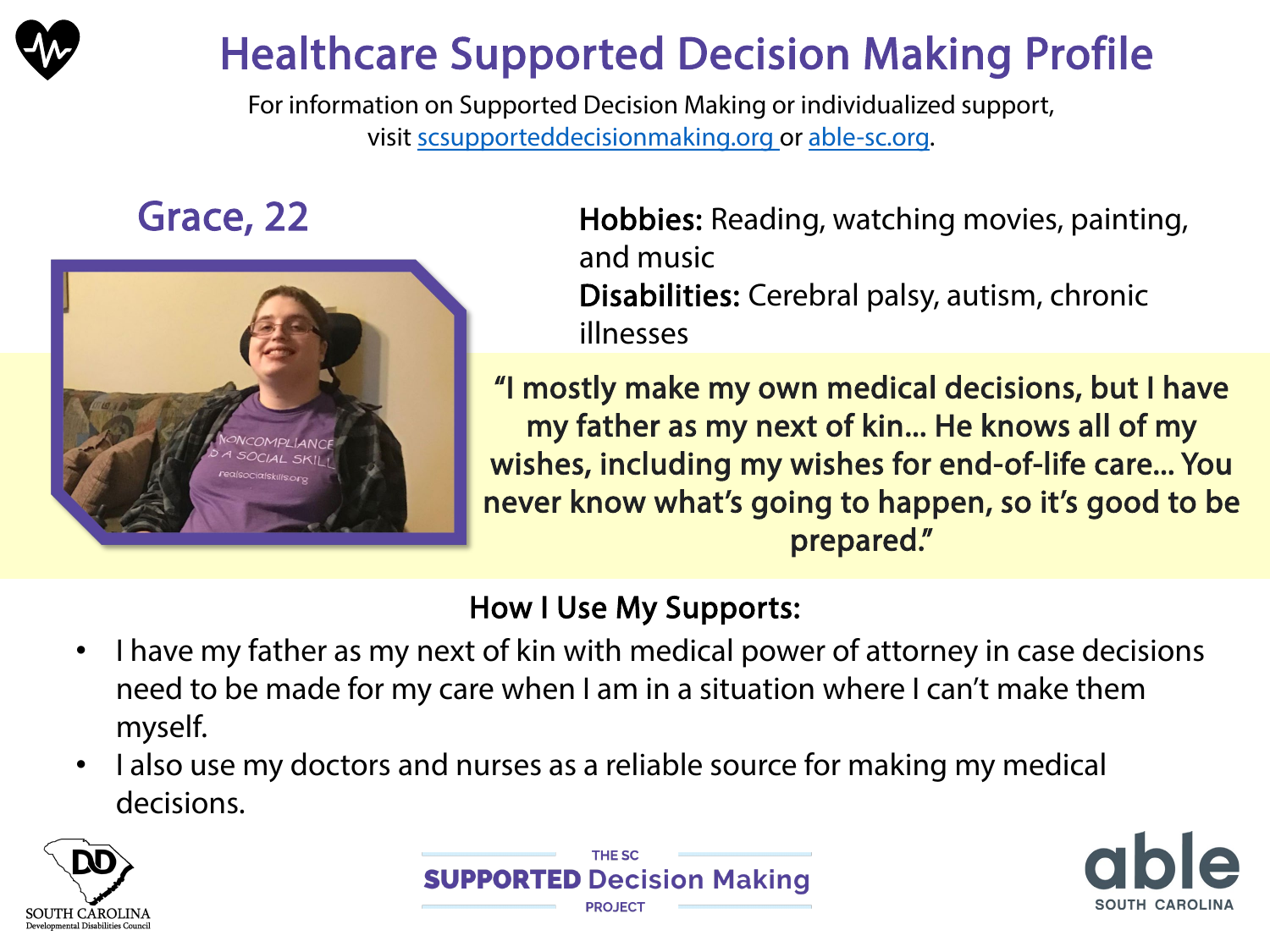# Education Supported Decision Making Profile

For information on Supported Decision Making or individualized support, visit [scsupporteddecisionmaking.org](http://scsupporteddecisionmaking.org/) or [able-sc.org.](https://www.able-sc.org/)



Grace, 22 Hobbies: Reading, watching movies, painting, and music Disabilities: Cerebral palsy, autism, chronic illnesses

> "Supported decision making is important to every college student, not just people with disabilities. Everyone has an advisor to make sure that the classes that they are taking support their degree."

- I use my college advisor as well as my professors, the career center at my college, and my family and friends to make decisions about college.
- When I was in K-12 I made sure to voice my wants and needs regarding how inclusive of a classroom I wanted to be in. The answer was the most inclusive possible.





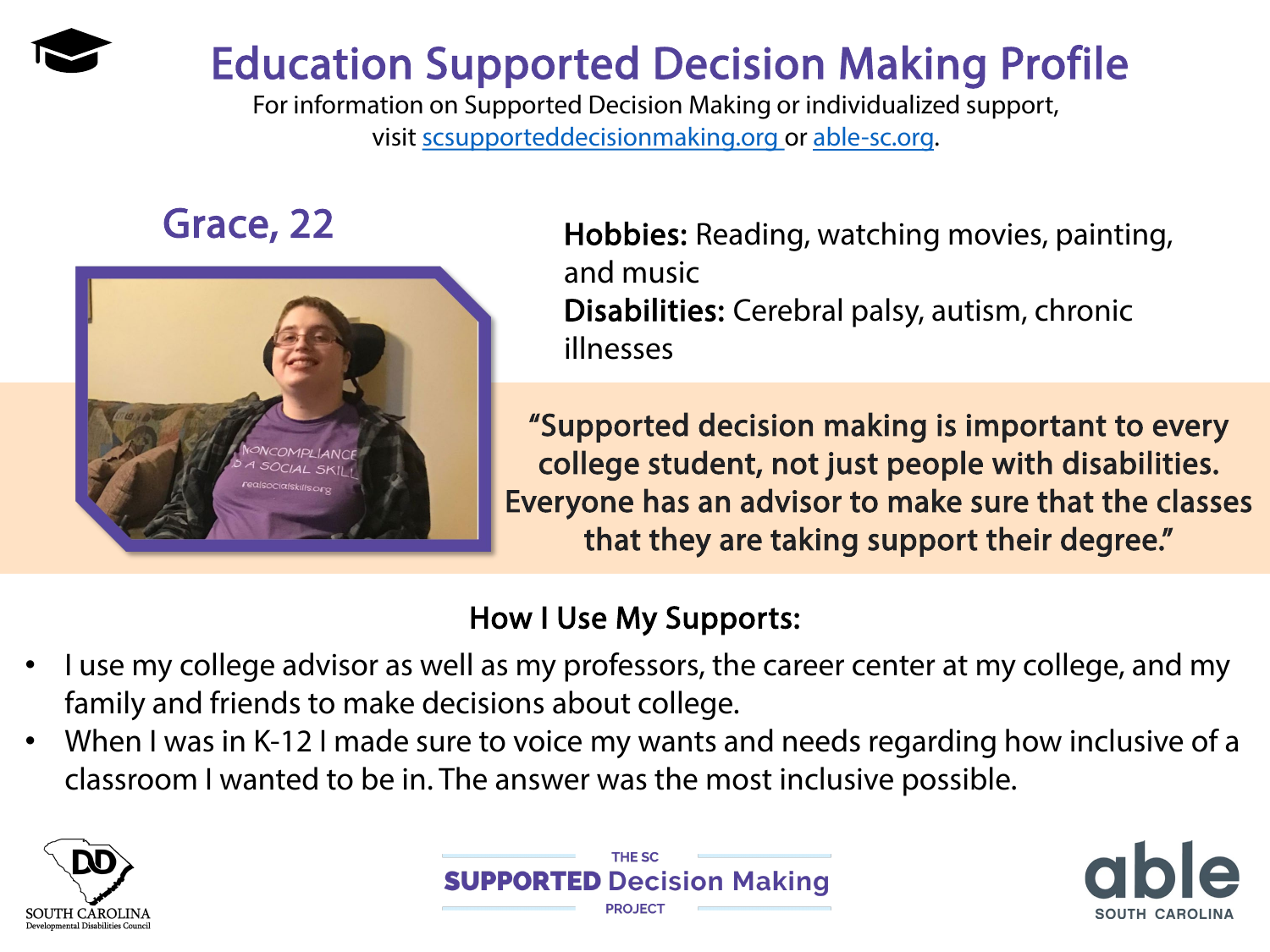

For information on Supported Decision Making or individualized support, visit [scsupporteddecisionmaking.org](http://scsupporteddecisionmaking.org/) or [able-sc.org](https://www.able-sc.org/).



Grace, 22 Hobbies: Reading, watching movies, painting, and music Disabilities: Cerebral palsy, autism, chronic illnesses

> "When I make a relationship decisions, I ask for help because I cannot always tell when I am being treated poorly, but I also believe that I deserve to be treated well."

- I make romantic decisions by getting input from family and friends so I can know whether or not I'm in a potentially abusive or toxic relationship.
- I also make romantic decisions by talking things through with my partner to see how to solve problems.